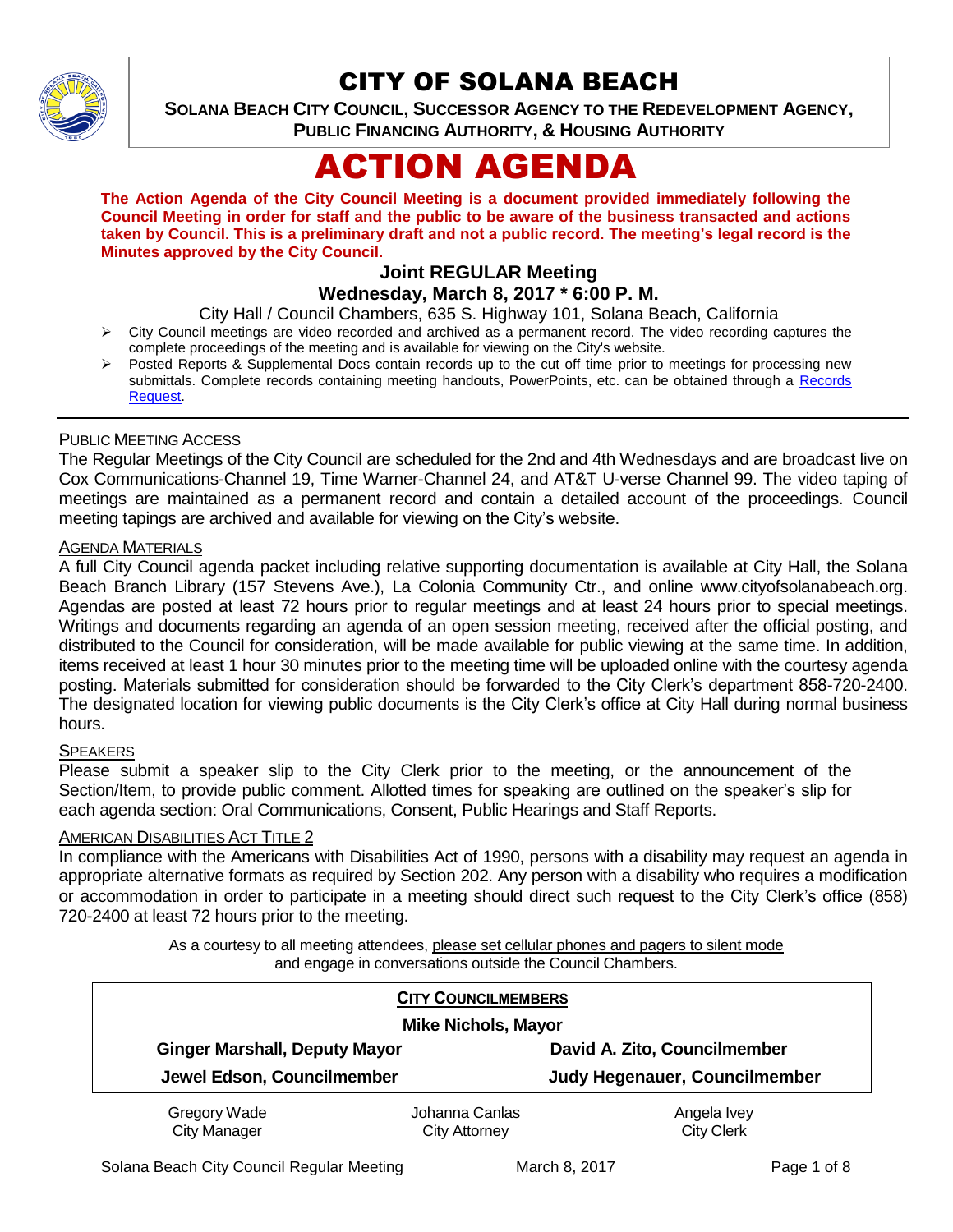#### SPEAKERS:

Please submit your speaker slip to the City Clerk prior to the meeting or the announcement of the Item. Allotted times for speaking are outlined on the speaker's slip for Oral Communications, Consent, Public Hearings and Staff Reports.

#### READING OF ORDINANCES AND RESOLUTIONS:

Pursuant to Solana Beach Municipal Code Section 2.04.460, at the time of introduction or adoption of an ordinance or adoption of a resolution, the same shall not be read in full unless after the reading of the title, further reading is requested by a member of the Council. If any Councilmember so requests, the ordinance or resolution shall be read in full. In the absence of such a request, this section shall constitute a waiver by the council of such reading.

## **CALL TO ORDER AND ROLL CALL:**

#### **CLOSED SESSION REPORT:** (when applicable)

## **FLAG SALUTE:**

#### **APPROVAL OF AGENDA: COUNCIL ACTION: Approved 5/0**

#### **PROCLAMATIONS/CERTIFICATES:** *Ceremonial*

*None at the posting of this agenda*

**PRESENTATIONS:** Ceremonial items that do not contain in-depth discussion and no action/direction. *None at the posting of this agenda*

#### **ORAL COMMUNICATIONS:**

This portion of the agenda provides an opportunity for members of the public to address the City Council on items relating to City business and not appearing on today's agenda by submitting a speaker slip (located on the back table) to the City Clerk. Comments relating to items on this evening's agenda are taken at the time the items are heard. Pursuant to the Brown Act, no action shall be taken by the City Council on public comment items. Council may refer items to the City Manager for placement on a future agenda. The maximum time allotted for each presentation is THREE MINUTES (SBMC 2.04.190). Please be aware of the timer light on the Council Dais.

## **COUNCIL COMMUNITY ANNOUNCEMENTS / COMMENTARY:**

*An opportunity for City Council to make brief announcements or report on their activities. These items are not agendized for official City business with no action or substantive discussion.*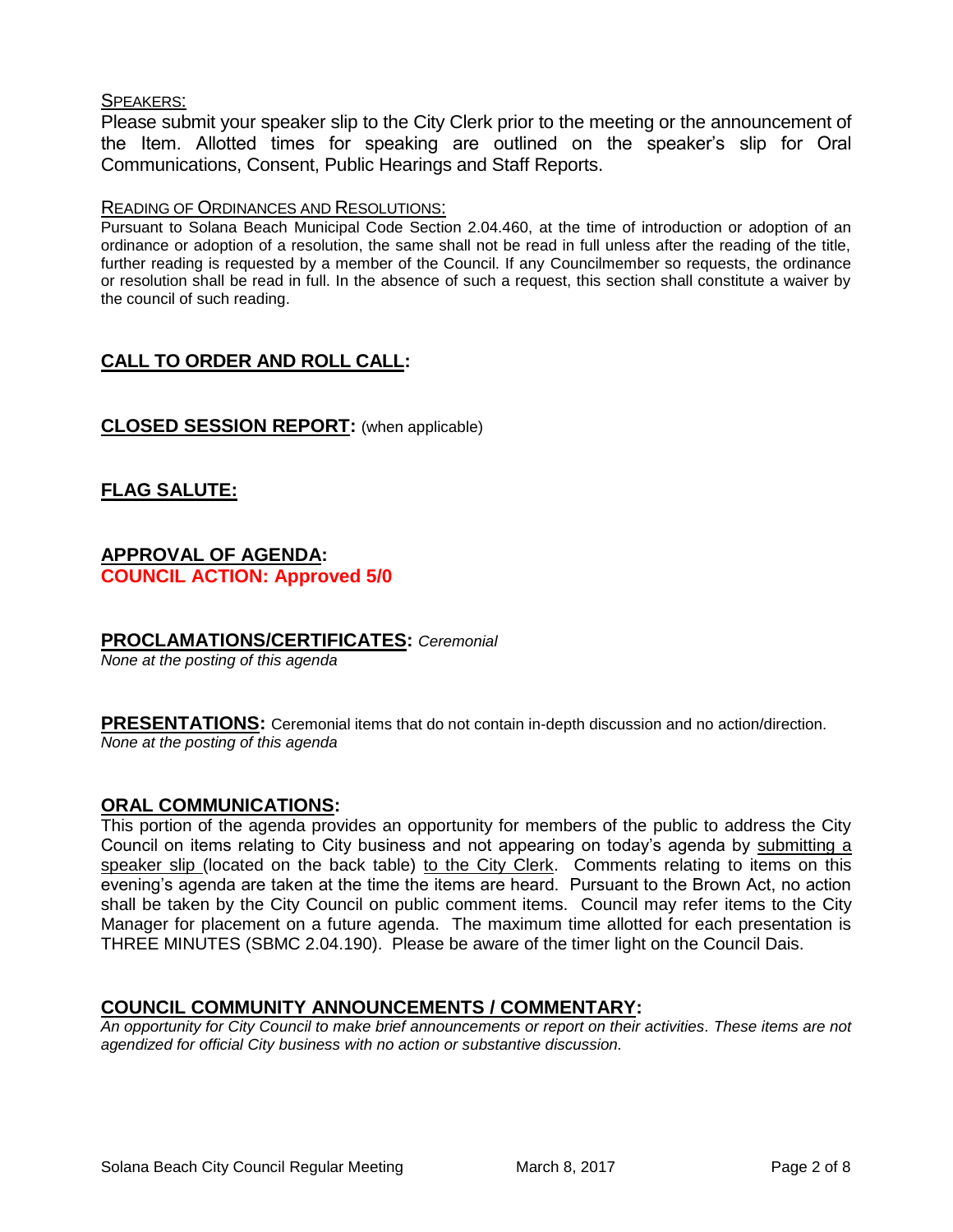## **A. CONSENT CALENDAR:** (Action Items) (A.1. - A.5.)

Items listed on the Consent Calendar are to be acted in a single action of the City Council unless pulled for discussion. Any member of the public may address the City Council on an item of concern by submitting to the City Clerk a speaker slip (located on the back table) before the Consent Calendar is addressed. Those items removed from the Consent Calendar by a member of the Council will be trailed to the end of the agenda, while Consent Calendar items removed by the public will be discussed immediately after approval of the Consent Calendar.

## **A.1. Minutes of the City Council.**

Recommendation: That the City Council

1. Approve the Minutes of the City Council Meetings held January 25, 2017. See Approved Minutes [http://www.ci.solana-beach.ca.us/index.asp?SEC=F0F1200D-21C6-4A88-8AE1-](http://www.ci.solana-beach.ca.us/index.asp?SEC=F0F1200D-21C6-4A88-8AE1-0BC07C1A81A7&Type=B_BASIC) [0BC07C1A81A7&Type=B\\_BASIC](http://www.ci.solana-beach.ca.us/index.asp?SEC=F0F1200D-21C6-4A88-8AE1-0BC07C1A81A7&Type=B_BASIC) **COUNCIL ACTION: Approved 5/0**

#### **A.2. Register Of Demands.** (File 0300-30)

Recommendation: That the City Council

## 1. Ratify the list of demands for February 4, 2017 through February 17, 2017. Item A.2. [Report \(click here\)](https://solanabeach.govoffice3.com/vertical/Sites/%7B840804C2-F869-4904-9AE3-720581350CE7%7D/uploads/Item_A.2._Report_(click_here)_3-8-17.PDF)

*Posted Reports & Supplemental Docs contain records up to the cut off time, prior to the start of the meeting, for processing new submittals. The final official record containing handouts, PowerPoints, etc. can be obtained through a Records Request to the City Clerk's Office.* **COUNCIL ACTION: Approved 5/0**

## **A.3. General Fund Adopted Budget for Fiscal Year 2016-2017 Changes.** (File 0330-30)

Recommendation: That the City Council

1. Receive the report listing changes made to the Fiscal Year 2016-2017 General Fund Adopted Budget.

#### [Item A.3. Report \(click here\)](https://solanabeach.govoffice3.com/vertical/Sites/%7B840804C2-F869-4904-9AE3-720581350CE7%7D/uploads/Item_A.3._Report_(click_here)_3-8-17.PDF)

*Posted Reports & Supplemental Docs contain records up to the cut off time, prior to the start of the meeting, for processing new submittals. The final official record containing handouts, PowerPoints, etc. can be obtained through a Records Request to the City Clerk's Office.* **COUNCIL ACTION: Approved 5/0**

## **A.4. Claims Procedure Update - Administrative Policy No. 27 –** (File 0100-90)

Recommendation: That the City Council

1. Approve **Resolution 2017-036** adopting the amended Administrative Policy No. 27 – Claims Procedures and authorizing the City Manager to make any subsequent changes to the Policy.

#### [Item A.4. Report \(click here\)](https://solanabeach.govoffice3.com/vertical/Sites/%7B840804C2-F869-4904-9AE3-720581350CE7%7D/uploads/Item_A.4._Report_(click_here)_3-8-17.PDF)

*Posted Reports & Supplemental Docs contain records up to the cut off time, prior to the start of the meeting, for processing new submittals. The final official record containing handouts, PowerPoints, etc. can be obtained through a Records Request to the City Clerk's Office.* This Item was continued to a future meeting.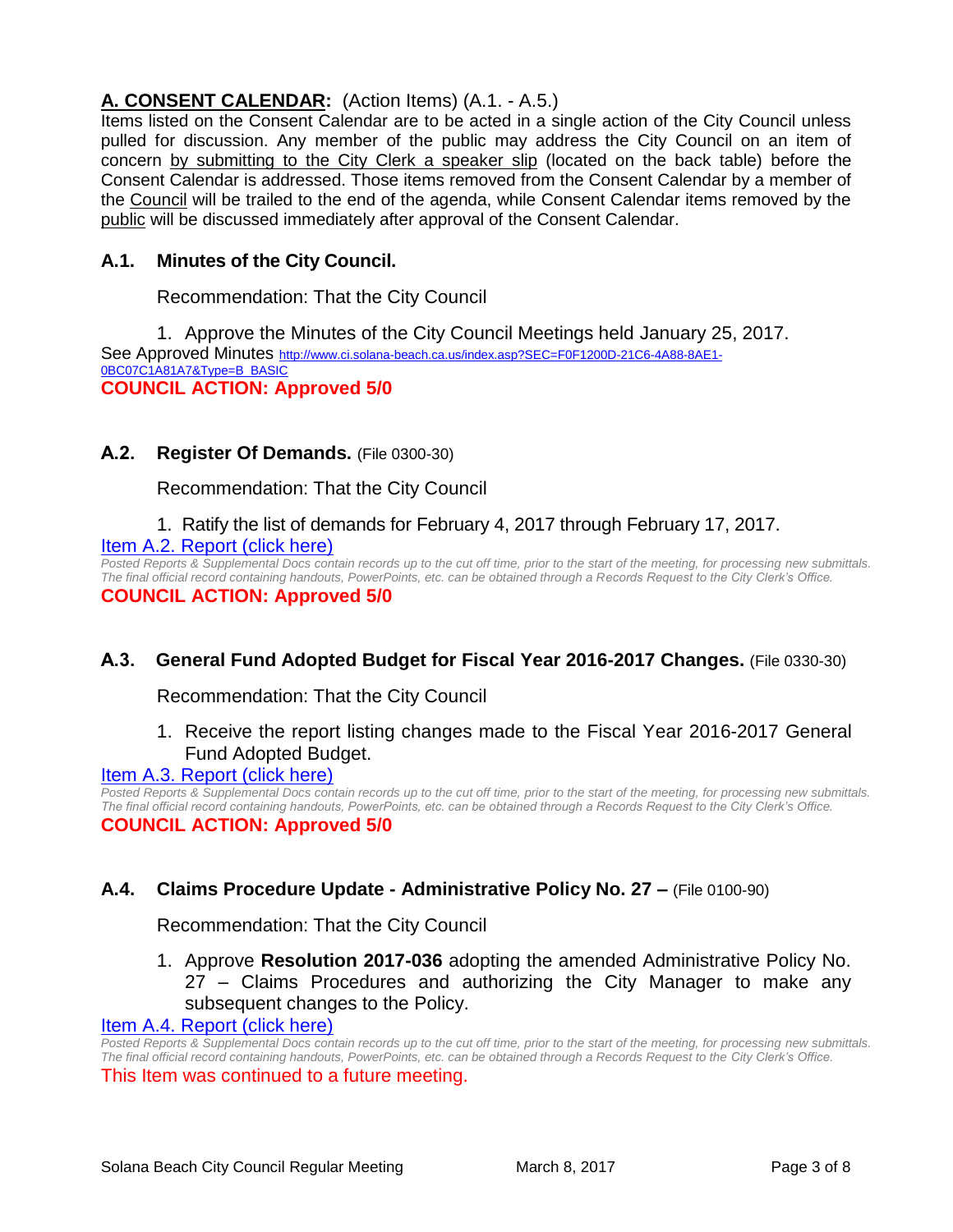#### **A.5. Temporary Staffing Funding.** (File 0560-40)

Recommendation: That the City Council

1. Adopt **Resolution 2017-037** ratifying total expenditures with Apple One for temporary staffing coverage in the amount of \$45,000.

#### Item A.5. [Report \(click here\)](https://solanabeach.govoffice3.com/vertical/Sites/%7B840804C2-F869-4904-9AE3-720581350CE7%7D/uploads/Item_A.5._Report_(click_here)_3-8-17.PDF)

*Posted Reports & Supplemental Docs contain records up to the cut off time, prior to the start of the meeting, for processing new submittals. The final official record containing handouts, PowerPoints, etc. can be obtained through a Records Request to the City Clerk's Office.* **COUNCIL ACTION: Approved 5/0**

#### **NOTE: The City Council shall not begin a new agenda item after 10:30 p.m. unless approved by a unanimous vote of all members present. (SBMC 2.04.070)**

## **B. PUBLIC HEARINGS:** (B.1. – B.4.)

This portion of the agenda provides citizens an opportunity to express their views on a specific issue as required by law after proper noticing by submitting a speaker slip (located on the back table) to the City Clerk. After considering all of the evidence, including written materials and oral testimony, the City Council must make a decision supported by findings and the findings must be supported by substantial evidence in the record. An applicant or designees for a private development/business project, for which the public hearing is being held, is allotted a total of fifteen minutes to speak, as per SBMC 2.04.210. A portion of the fifteen minutes may be saved to respond to those who speak in opposition. All other speakers have three minutes each. Please be aware of the timer light on the Council Dais.

#### **B.1. Public Hearing: 2016 Annual Housing Element Progress Report.** (File 0630-10)

Recommendation: That the City Council

- 1. Conduct the Public Hearing: Open the public hearing, Report Council disclosures, Receive public testimony, Close the public hearing.
- 2. Find the project exempt from the California Environmental Quality Act pursuant to Section 21065 of the State CEQA Guidelines; and
- 3. Adopt **Resolution 2017-033** approving the 2016 Housing Element Annual Progress Report as submitted and directing City Staff to file the report with the California Department of Housing and Community Development and the Governor's Office of Planning and Research.

[Item B.1. Report \(click here\)](https://solanabeach.govoffice3.com/vertical/Sites/%7B840804C2-F869-4904-9AE3-720581350CE7%7D/uploads/Item_B.1._Report_(click_here)_3-8-17.PDF)

*Posted Reports & Supplemental Docs contain records up to the cut off time, prior to the start of the meeting, for processing new submittals. The final official record containing handouts, PowerPoints, etc. can be obtained through a Records Request to the City Clerk's Office.* **COUNCIL ACTION: Approved 5/0 to close the public hearing.**

**COUNCIL ACTION: Approved 4/1 (Noes: Marshall)**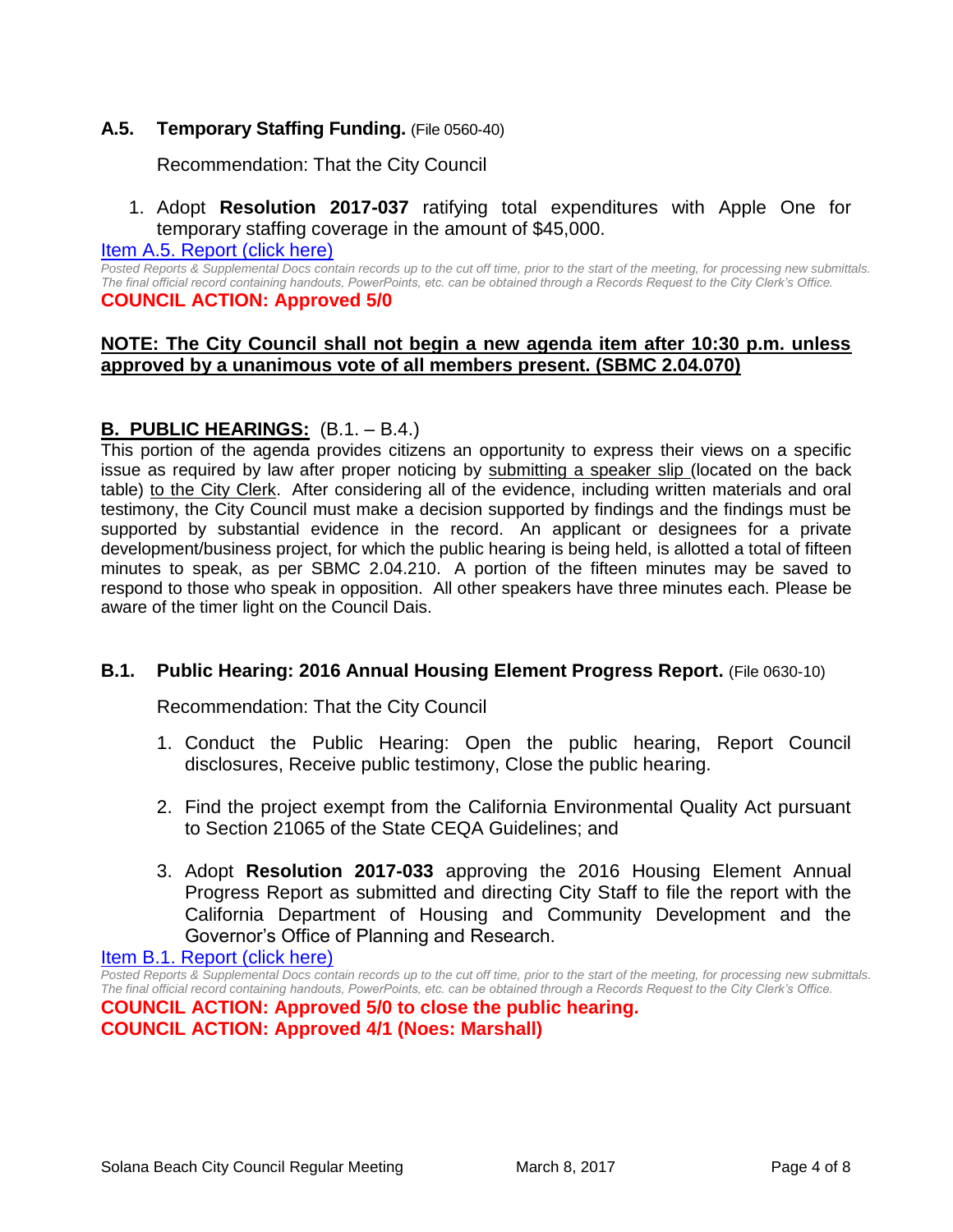#### **B.2. Public Hearing: 826 Seabright Lane, Applicant: Wilkinson, Case 17-16-31.** (File 0600-40)

The proposed project meets the minimum objective requirements under the SBMC, is consistent with the General Plan and may be found, as conditioned, to meet the discretionary findings required as discussed in this report to approve a Development Review Permit (DRP). Therefore, Staff recommends that the City Council:

- 1. Conduct the Public Hearing: Open the Public Hearing, Report Council Disclosures, Receive Public Testimony, and Close the Public Hearing.
- 2. Find the project exempt from the California Environmental Quality Act pursuant to Section 15303 of the State CEQA Guidelines; and
- 3. If the City Council makes the requisite findings and approves the project, adopt **Resolution 2017-031** conditionally approving a DRP and administrative SDP to construct a new multi-level, single-family residence with a subterranean basement and an attached two-car garage at 826 Seabright Lane.

[Item B.2. Report \(click here\)](https://solanabeach.govoffice3.com/vertical/Sites/%7B840804C2-F869-4904-9AE3-720581350CE7%7D/uploads/Item_B.2._Report_(click_here)_3-8-17.PDF)

[B.2. Supplemental Documents -](https://solanabeach.govoffice3.com/vertical/Sites/%7B840804C2-F869-4904-9AE3-720581350CE7%7D/uploads/B.2._Supplemental_Documents_-_R_3-8-17.pdf) R

*Posted Reports & Supplemental Docs contain records up to the cut off time, prior to the start of the meeting, for processing new submittals. The final official record containing handouts, PowerPoints, etc. can be obtained through a Records Request to the City Clerk's Office.* **COUNCIL ACTION: 2/3 (Noes: Nichols, Zito, Edson) motion failed to close the public hearing.**

**COUNCIL ACTION: Approved 5/0 to close the public hearing COUNCIL ACTION: Approved 5/0 with modifications**

**B.3. Public Hearing: 635 N. Granados, Applicants: Carlborg, Case 17-16-29.** (File 0600-40)

The proposed project meets the minimum zoning requirements under the SBMC, may be found to be consistent with the General Plan and may be found, as conditioned, to meet the discretionary findings required as discussed in this report to approve a Development Review Permit (DRP) and administratively issue a Structure Development Permit (SDP). Therefore, Staff recommends that the City Council:

- 1. Conduct the Public Hearing: Open the Public Hearing, Report Council Disclosures, Receive Public Testimony, and Close the Public Hearing.
- 2. Find the project exempt from the California Environmental Quality Act pursuant to Section 15303 of the State CEQA Guidelines; and
- 3. If the City Council makes the requisite findings and approves the project, adopt **Resolution 2017-032** conditionally approving a DRP and an SDP to demolish an existing single family residence, construct a new two-story, single-family residence with an attached two-car garage, and perform associated site improvements at 635 North Granados Avenue, Solana Beach.

[Item B.3. Report \(click here\)](https://solanabeach.govoffice3.com/vertical/Sites/%7B840804C2-F869-4904-9AE3-720581350CE7%7D/uploads/Item_B.3._Report_(click_here)_3-8-17.PDF)

[B.3. Updated Report # 1](https://solanabeach.govoffice3.com/vertical/Sites/%7B840804C2-F869-4904-9AE3-720581350CE7%7D/uploads/B.3._Updated_Report__1_-_3-8-17.pdf)

[B.3. Supplemental Documents -](https://solanabeach.govoffice3.com/vertical/Sites/%7B840804C2-F869-4904-9AE3-720581350CE7%7D/uploads/B.3._Supplemental_Documents_-_R_3-8-17.pdf) R

[B.3. Supplemental Documents last update 3-6-17 -](https://solanabeach.govoffice3.com/vertical/Sites/%7B840804C2-F869-4904-9AE3-720581350CE7%7D/uploads/B.3._Supplemental_Documents_3-8_last_update_3-6-17_-_R.pdf) R

*Posted Reports & Supplemental Docs contain records up to the cut off time, prior to the start of the meeting, for processing new submittals. The final official record containing handouts, PowerPoints, etc. can be obtained through a Records Request to the City Clerk's Office.*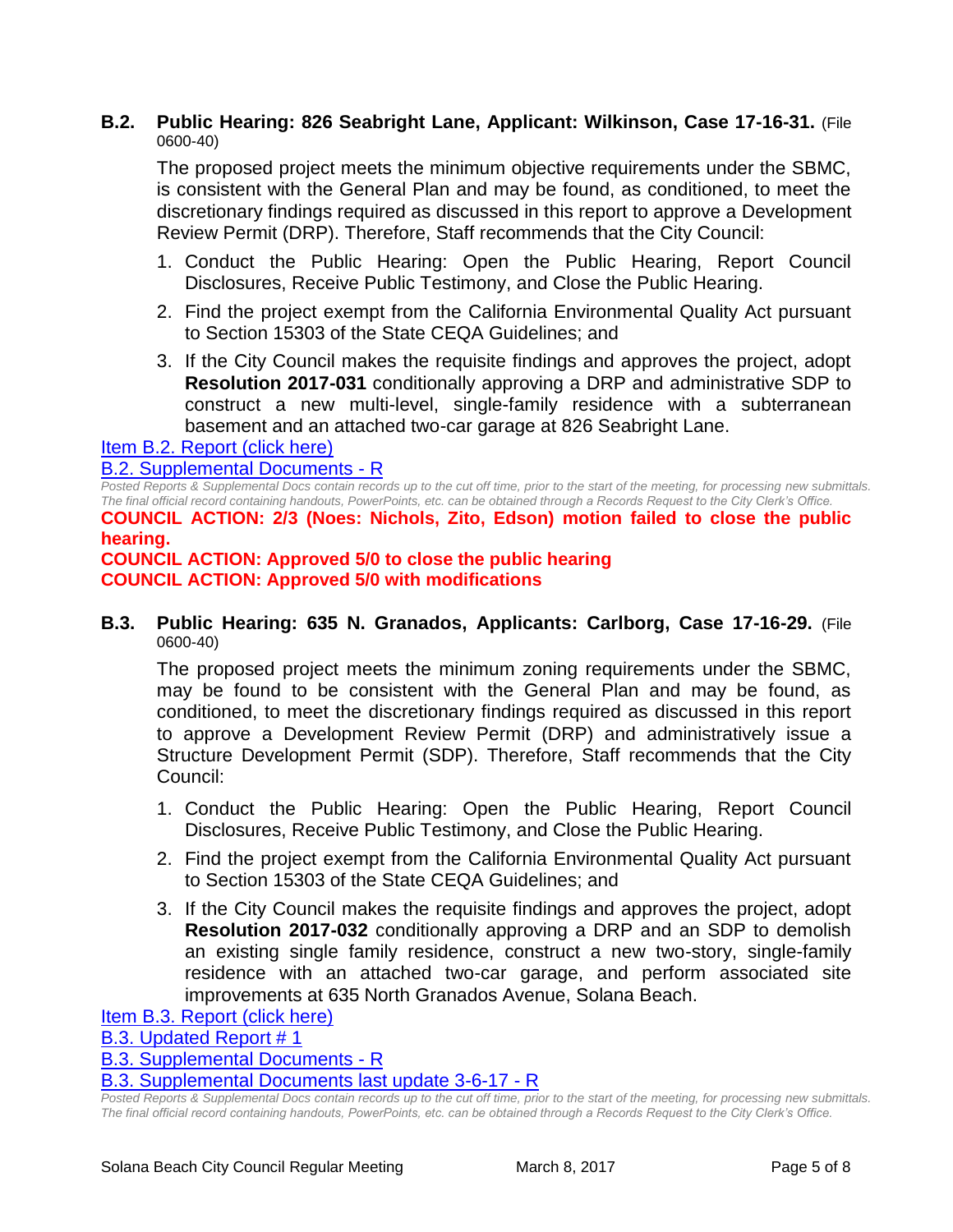#### **B.4. Public Hearing: SANDAG'S 2016 Regional Transportation Improvement Program Amendment.** (File 0840-30)

Recommendation: That the City Council

- 1. Conduct the Public Hearing: Open the public hearing, Report Council disclosures, Receive public testimony, Close the public hearing.
- 2. Adopt **Resolution 2017-034** approving an amendment to the SANDAG 2016 Regional Transportation Improvement Program (RTIP) of projects for Fiscal Years 2017 through 2021 to increase programmed funding for the Pavement Resurfacing Project (SB16).

#### [Item B.4. Report \(click here\)](https://solanabeach.govoffice3.com/vertical/Sites/%7B840804C2-F869-4904-9AE3-720581350CE7%7D/uploads/Item_B.4._Report_(click_here)_3-8-17.PDF)

*Posted Reports & Supplemental Docs contain records up to the cut off time, prior to the start of the meeting, for processing new submittals. The final official record containing handouts, PowerPoints, etc. can be obtained through a Records Request to the City Clerk's Office.*

**COUNCIL ACTION: Approved 5/0 to close the public hearing. COUNCIL ACTION: Approved 5/0** 

#### **C. STAFF REPORTS**: (C.1. - C.2.)

*Submit speaker slips to the City Clerk.*

## **C.1. North County Transit District (NCTD) Potential Public Financing of the Solana Beach Transit Center.** (File 0150-75)

Recommendation: That the City Council

1. Consider the information provided and adopt **Resolution 2017-035** authorizing the City Manager to enter into a Memorandum of Understanding (MOU) with the North County Transit District regarding potential Public Financing of the Solana Beach Transit Center.

[Item C.1. Report \(click here\)](https://solanabeach.govoffice3.com/vertical/Sites/%7B840804C2-F869-4904-9AE3-720581350CE7%7D/uploads/Item_C.1._Report_(click_here)_3-8-2017.PDF) 

*Posted Reports & Supplemental Docs contain records up to the cut off time, prior to the start of the meeting, for processing new submittals. The final official record containing handouts, PowerPoints, etc. can be obtained through a Records Request to the City Clerk's Office.* **COUNCIL ACTION: Approved 5/0**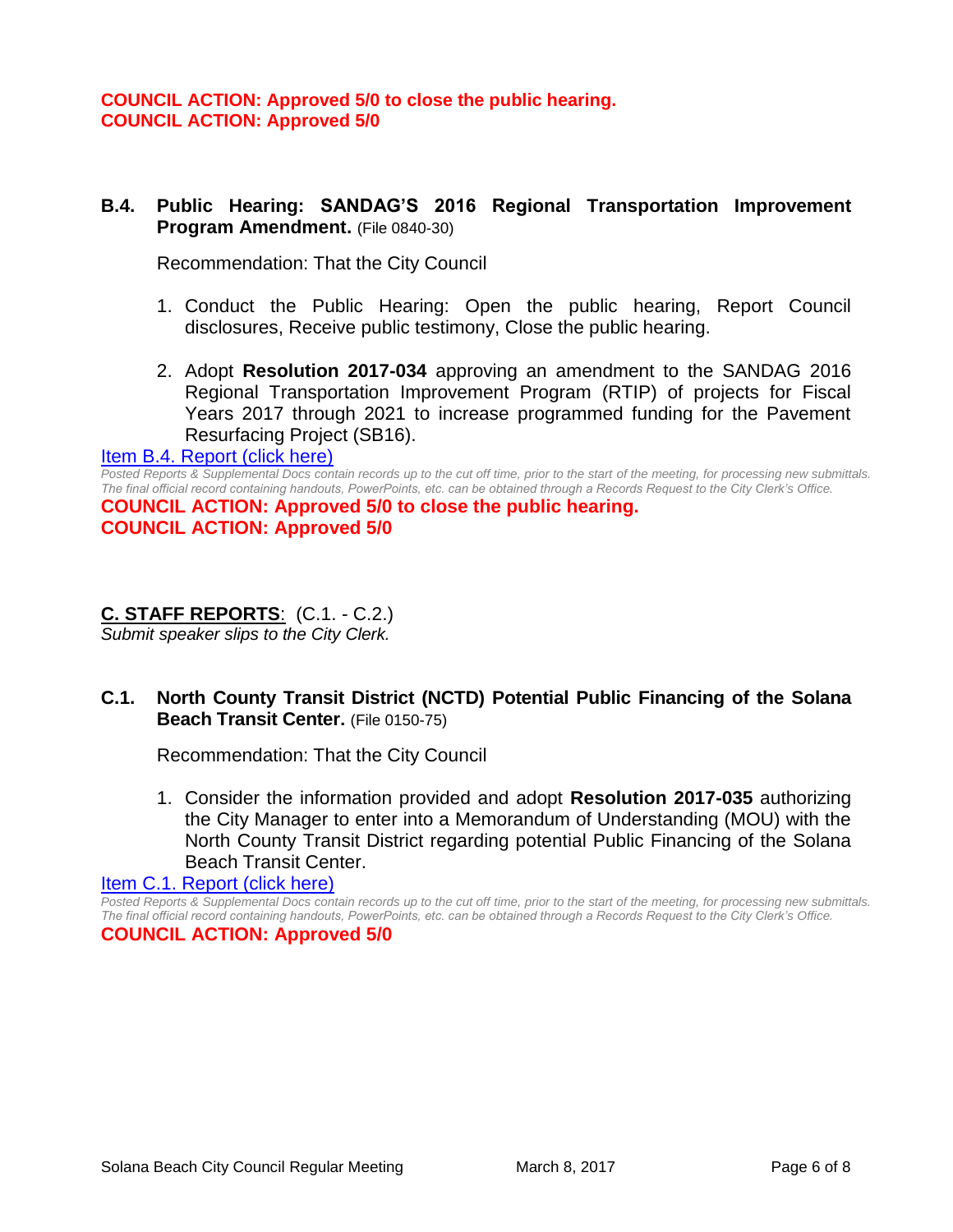## **C.2. Introduction (1st Reading) Ordinance 473 - Citywide Traffic Speed Survey Validation and Speed Limit Changes.** (File 0860-20)

Recommendation: That the City Council

1. Introduce **Ordinance 473** amending Chapter 10.36, Articles I and II, allowing speed limits to be declared by Council resolution and repealing sections related to individual street segment speed limit changes.

#### 2. Adopt **Resolution 2017-020**:

- a. Validating the 2016 City Wide Engineering and Traffic Speed Surveys performed by Linscott Law & Greenspan.
- b. Declaring upon the basis of the 2016 City Wide Engineering and Traffic Speed Surveys that the speed limits listed in Exhibit A shall be effective when appropriate signs giving notice thereof are erected upon the street.

#### [Item C.2. Report \(click here\)](https://solanabeach.govoffice3.com/vertical/Sites/%7B840804C2-F869-4904-9AE3-720581350CE7%7D/uploads/Item_C.2._Report_(click_here)_3-8-17.PDF)

*Posted Reports & Supplemental Docs contain records up to the cut off time, prior to the start of the meeting, for processing new submittals. The final official record containing handouts, PowerPoints, etc. can be obtained through a Records Request to the City Clerk's Office.* **COUNCIL ACTION: Approved 5/0 with modifications**

#### **WORKPLAN COMMENTS:**

*Adopted June 8, 2016*

#### **COMPENSATION & REIMBURSEMENT DISCLOSURE:**

GC: Article 2.3. Compensation: 53232.3. (a) Reimbursable expenses shall include, but not be limited to, meals, lodging, and travel. 53232.3 (d) Members of a legislative body shall provide brief reports on meetings attended at the expense of the local agency at the next regular meeting of the legislative body.

## **COUNCIL COMMITTEE REPORTS:**

#### **Regional Committees: (outside agencies, appointed by this Council)**

- a. City Selection Committee (meets twice a year) Nichols (Edson, alternate).
- b. County Service Area 17 Marshall (Nichols, alternate).
- c. Escondido Creek Watershed Authority Marshall/Staff (no alternate).
- d. League of Ca. Cities' San Diego County Executive Committee Nichols (Edson, alternate) and any subcommittees.
- e. League of Ca. Cities' Local Legislative Committee Nichols (Edson, alternate)
- f. League of Ca. Cities' Coastal Cities Issues Group (CCIG) Nichols (Edson, alternate)
- g. North County Dispatch JPA Marshall (Edson, alternate).
- h. North County Transit District Edson (Nichols, alternate)
- i. Regional Solid Waste Association (RSWA) Nichols (Hegenauer, alternate).
- j. SANDAG Zito (Primary), Edson (1<sup>st</sup> alternate), Nichols ( $2<sup>nd</sup>$  alternate) and any subcommittees.
- k. SANDAG Shoreline Preservation Committee Zito (Hegenauer, alternate).
- l. San Dieguito River Valley JPA Hegenauer (Nichols, alternate).
- m. San Elijo JPA Marshall, Zito (City Manager, alternate).
- n. 22<sup>nd</sup> Agricultural District Association Community Relations Committee Marshall, Edson.